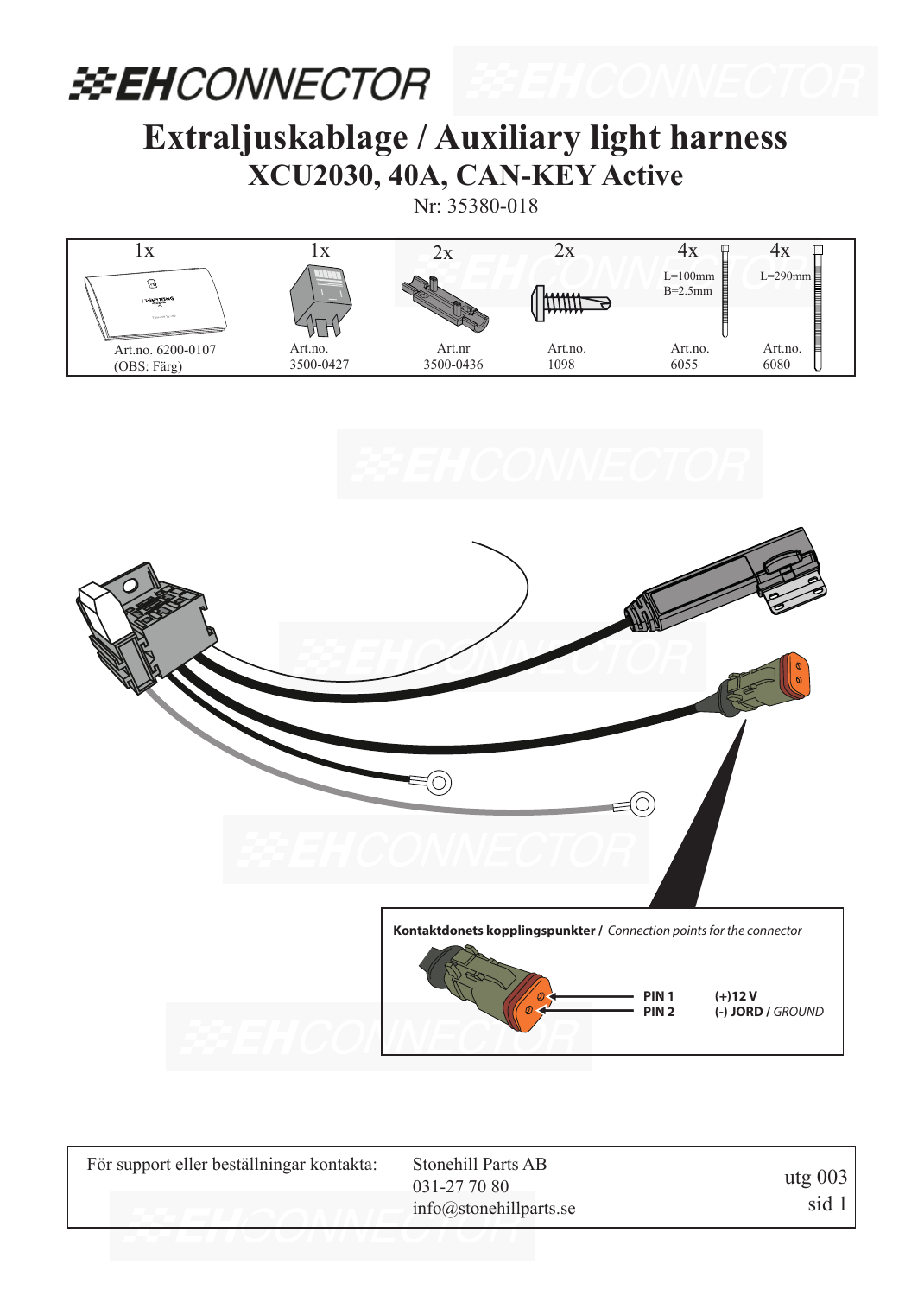## **EEH**CONNECTOR

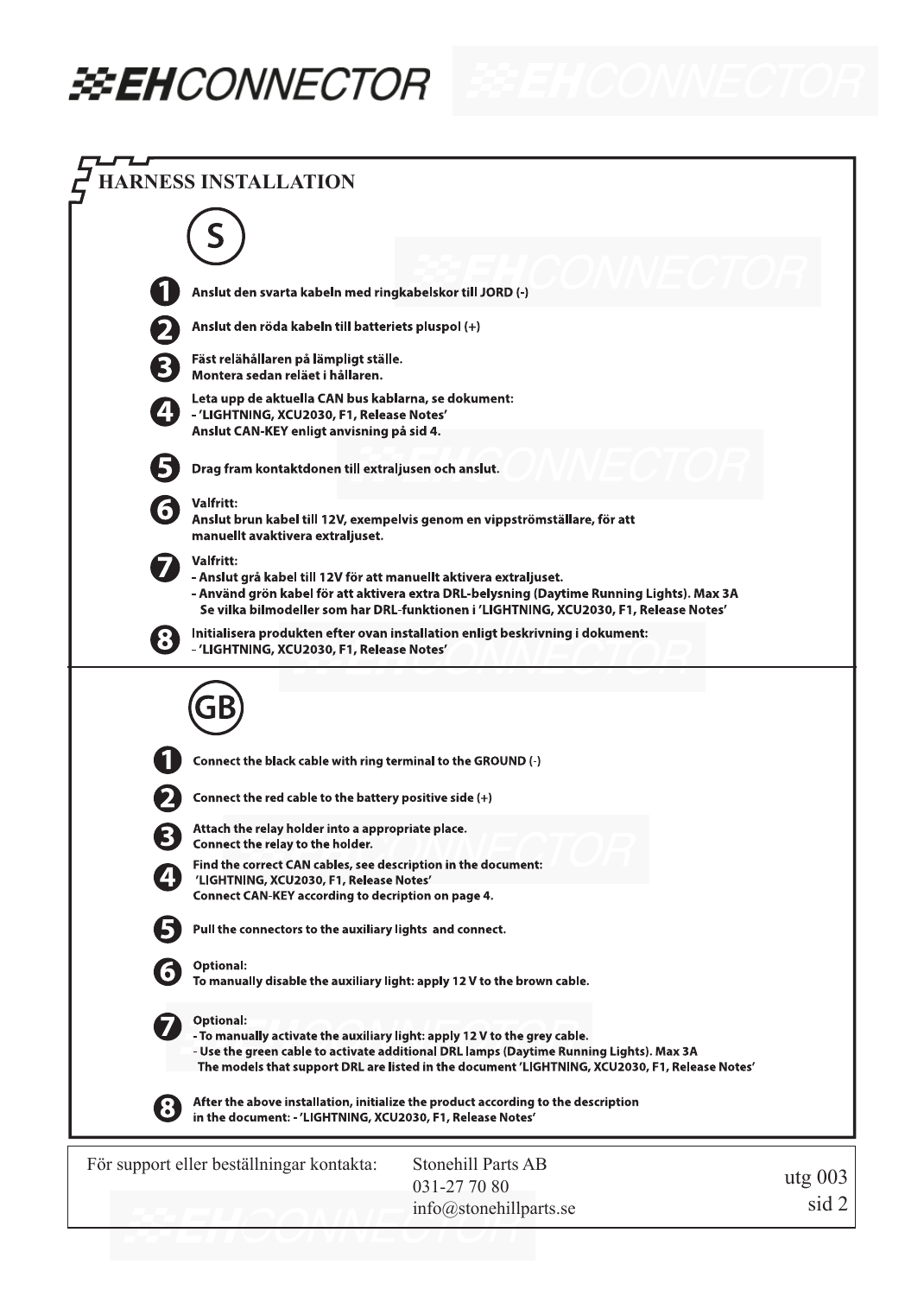#### **EEHCONNECTOR**

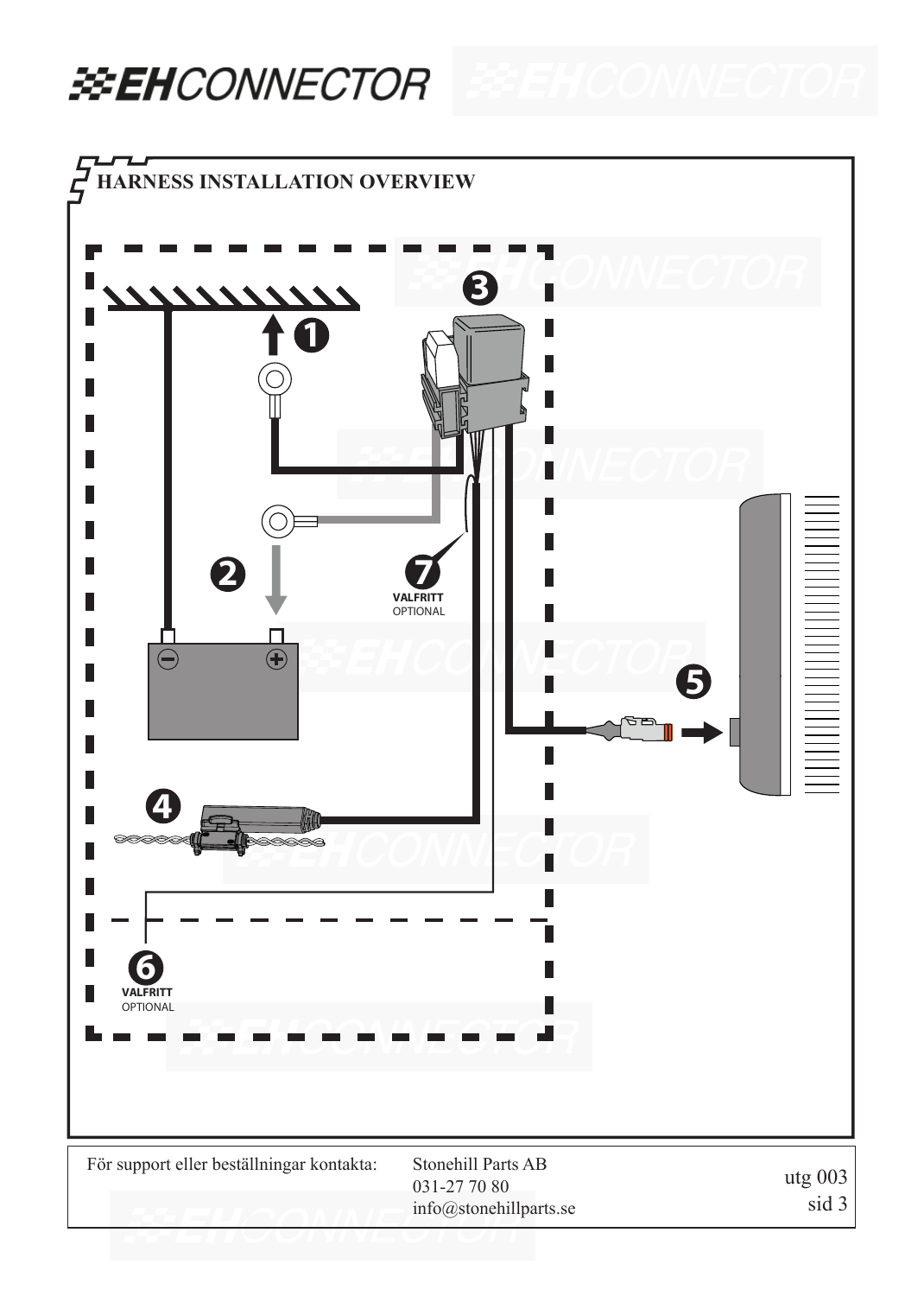# **BEHCONNECTOR EEH CONNECTOR**

| <b>AN-KEY INSTALLATION</b>                                             |                                                                                                                                                                                                                                                                             |                             |                                                                                          |                                                                                                                                                                |  |  |  |
|------------------------------------------------------------------------|-----------------------------------------------------------------------------------------------------------------------------------------------------------------------------------------------------------------------------------------------------------------------------|-----------------------------|------------------------------------------------------------------------------------------|----------------------------------------------------------------------------------------------------------------------------------------------------------------|--|--|--|
|                                                                        |                                                                                                                                                                                                                                                                             |                             |                                                                                          |                                                                                                                                                                |  |  |  |
| 1 -                                                                    | Placera sensordelen av CAN-KEY mellan de korrekta CAN-High och CAN-Low kablarna.<br>Hitta de korrekta kablarna för det aktuella fordononet i dokumentet: 'LIGHTNING, XCU2030'.<br>Se till så att CAN-High och CAN-Low kablarna hamnar på rätt sida av sensorn.              |                             |                                                                                          |                                                                                                                                                                |  |  |  |
| 2 -                                                                    | Fäst kablarna på CAN-KEY med hjälp av hållarna.                                                                                                                                                                                                                             |                             |                                                                                          |                                                                                                                                                                |  |  |  |
|                                                                        | Säkra hållarna med hjälp av buntband.                                                                                                                                                                                                                                       |                             |                                                                                          |                                                                                                                                                                |  |  |  |
| 4 -                                                                    | När hela extraljuskablaget är installerat och tändningen på bilen är aktiverad så skall LED-lampan på CAN-KEY<br>endast indikera ett GRÖNT sken (POWER ON). Om LED-lampan indikerar mer än ett GRÖNT sken så är status<br>enligt nedan:                                     |                             |                                                                                          |                                                                                                                                                                |  |  |  |
|                                                                        | <b>LED-indikation</b>                                                                                                                                                                                                                                                       | <b>Status</b>               |                                                                                          | Kontrollera                                                                                                                                                    |  |  |  |
|                                                                        | RÖD puls                                                                                                                                                                                                                                                                    | Ingen CAN-signal detekterad |                                                                                          | - Kontrollera att rätt kablar är monterade på                                                                                                                  |  |  |  |
|                                                                        |                                                                                                                                                                                                                                                                             |                             |                                                                                          | sensorn.<br>- Kontrollera att CAN-kablarna är korrekt<br>monterade på sensorn.                                                                                 |  |  |  |
|                                                                        | GUL puls                                                                                                                                                                                                                                                                    |                             | Ingen matchande fordonsprofil detekterad                                                 | - Kontrollera att rätt kablar är monterade på<br>sensorn.                                                                                                      |  |  |  |
|                                                                        | När LED-lampan endast indikerar ett GRÖNT sken:<br>Initialisera produkten enligt dokumentet'LIGHTNING, XCU2030'                                                                                                                                                             |                             |                                                                                          |                                                                                                                                                                |  |  |  |
|                                                                        |                                                                                                                                                                                                                                                                             |                             |                                                                                          |                                                                                                                                                                |  |  |  |
|                                                                        | GB                                                                                                                                                                                                                                                                          |                             |                                                                                          |                                                                                                                                                                |  |  |  |
| 1 -                                                                    | Place the sensor part of the CAN-KEY between the correct CAN-High and CAN-Low wires.<br>Find the correct wires for the specific vehicle in the document: 'LIGHTNING, XCU2030'.<br>Make sure that the CAN-High and CAN-Low wires are placed on the right side of the sensor. |                             |                                                                                          |                                                                                                                                                                |  |  |  |
| 2 -                                                                    | Attach the cables to the CAN-KEY with the holders.                                                                                                                                                                                                                          |                             |                                                                                          |                                                                                                                                                                |  |  |  |
| 3 -                                                                    | Secure the holders with zip-ties.                                                                                                                                                                                                                                           |                             |                                                                                          |                                                                                                                                                                |  |  |  |
| 4 -                                                                    | When the complete harness is installed and the ignition is activated on the vehicle, the LED shall only indicate a<br>GREEN static light (POWER ON). If the LED indicates more than a GREEN light the status is according to the<br>following list:                         |                             |                                                                                          |                                                                                                                                                                |  |  |  |
|                                                                        | <b>LED</b> indication                                                                                                                                                                                                                                                       | <b>Status</b>               |                                                                                          | <b>Verify</b>                                                                                                                                                  |  |  |  |
|                                                                        | RED pulse                                                                                                                                                                                                                                                                   | No vehicle CAN detected     |                                                                                          | - Verify that the connected cables are the<br>correct ones according to the description.<br>- Verify that the cables are correctly connected<br>to the sensor. |  |  |  |
|                                                                        | YELLOW pulse<br>No matching vehicle profile                                                                                                                                                                                                                                 |                             | - Verify that the connected cables are the<br>correct ones according to the description. |                                                                                                                                                                |  |  |  |
|                                                                        | When the LED only indicate a GREEN static light:<br>Intitialize the product according to the document 'LIGHTNING, XCU2030'                                                                                                                                                  |                             |                                                                                          |                                                                                                                                                                |  |  |  |
| För support eller beställningar kontakta:<br><b>Stonehill Parts AB</b> |                                                                                                                                                                                                                                                                             |                             |                                                                                          |                                                                                                                                                                |  |  |  |
|                                                                        |                                                                                                                                                                                                                                                                             |                             | 031-27 70 80                                                                             | $utg$ 003                                                                                                                                                      |  |  |  |
|                                                                        |                                                                                                                                                                                                                                                                             |                             | $info@$ stonehillparts.se                                                                | sid 4                                                                                                                                                          |  |  |  |
|                                                                        |                                                                                                                                                                                                                                                                             |                             |                                                                                          |                                                                                                                                                                |  |  |  |